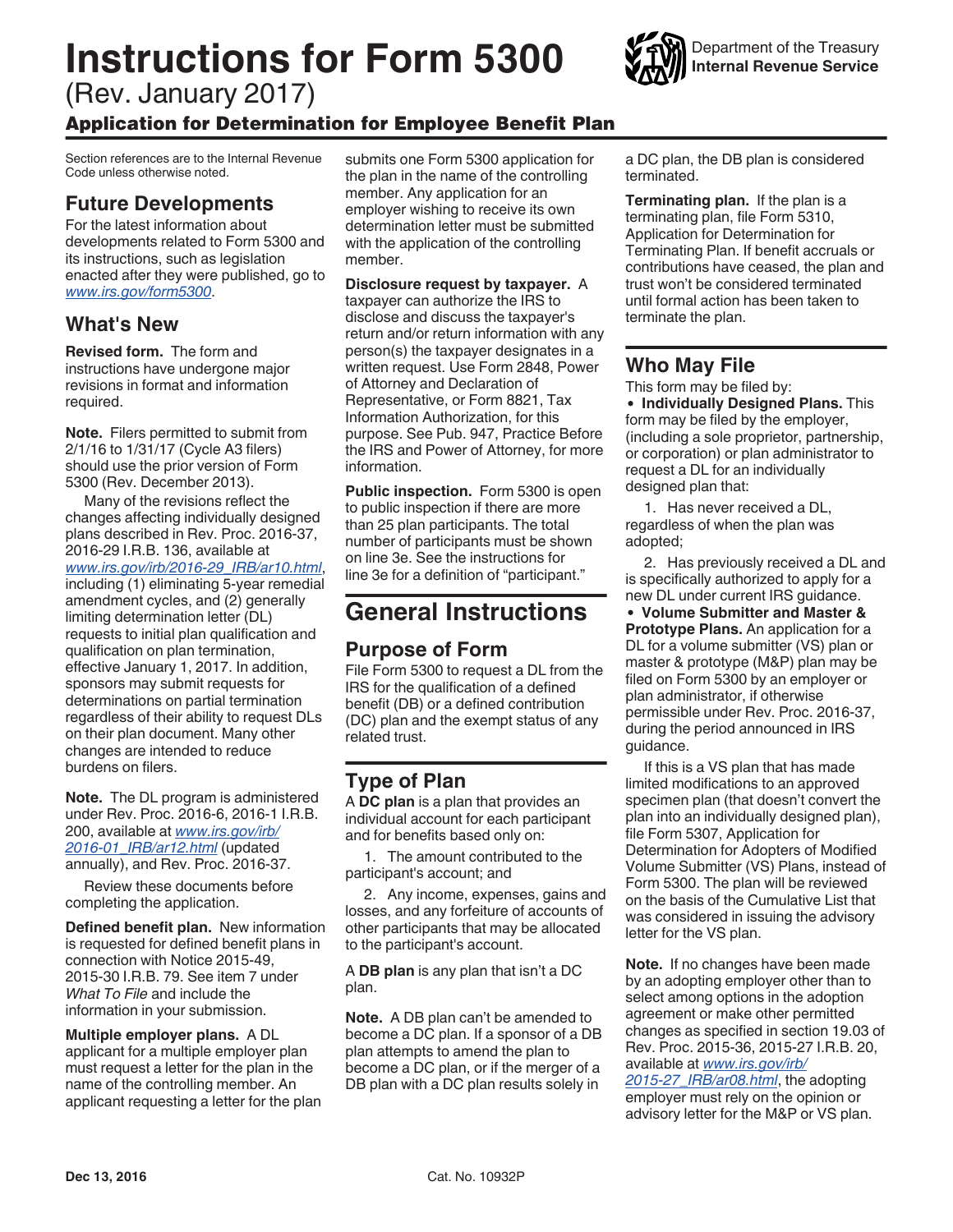#### **Where To File**

File Form 5300 at the address indicated below.

> Internal Revenue Service P.O. Box 12192 Covington, KY 41012-0192

**Private delivery services.** The organization can use only the IRS-designated private delivery services below to meet the "timely mailing as timely filing/paying" rule for tax returns and payments. These private delivery services include only the following.

DHL Express 9:00, DHL Express 10:30, DHL Express 12:00, DHL Express Worldwide, DHL Express Envelope, DHL Import Express 10:30, DHL Import Express 12:00, and DHL Import Express Worldwide.

Federal Express (FedEx): FedEx First Overnight, FedEx Priority Overnight, FedEx Standard Overnight, FedEx 2Day, FedEx International Next Flight Out, FedEx International Priority, FedEx International First, and FedEx International Economy.

United Parcel Service (UPS): UPS Next Day Air Early AM, UPS Next Day Air, UPS Next Day Air Saver, UPS 2nd Day Air, UPS 2nd Day Air AM, UPS Worldwide Express Plus, and UPS Worldwide Express.

For private delivery services, deliver the return to:

> Internal Revenue Service 201 West Rivercenter Blvd. Attn: Extracting Stop 312 Covington, KY 41011

The private delivery service can tell you how to get written proof of the mailing date.



*box.*

*Private delivery services can't deliver items to P.O. boxes. You*  **caution** deliver items to P.O. boxe *Service to mail any item to an IRS P.O.* 

#### **How To Complete the Application**

The application must be completed and signed by the employer, plan administrator, or authorized representative.

**Note.** Stamped signatures aren't acceptable. It is important that an appropriate response be entered for each line item (unless instructed

otherwise). When completing the application, use the following guidelines.

• N/A (not applicable) is accepted as a response **only** if an N/A block is provided.

• If a number is requested, a number must be entered.

• If an item provides a choice of boxes to mark, mark only one box unless instructed otherwise.

• If an item provides a box to mark,

written responses aren't permitted.

• The application has formatted fields that will limit the number of characters entered per field.

All responses should be entered in Courier 10 point font.

Alpha characters should be entered in capital letters.

Enter a space between each word. Spaces count as characters.

All date fields are entered as an eight-digit field (MM/DD/YYYY).

Any required attachment should refer to the form and the line item.

• The IRS may require additional information.

#### **What To File**

See the instructions under line 4a for Partial Termination Request.

All applications (including applications for M&P or VS plans, unless otherwise noted) must contain an original signature and be accompanied by the following.

1. A completed Form 5300, including the procedural requirements checklist.

2. A Form 8717, User Fee for Employee Plan Determination Letter Request, and a check for the appropriate user fee (unless payment was made through *[www.pay.gov](https://www.pay.gov/public/home)*). Submit a separate check for each application. Make checks payable to "United States Treasury."

**Note.** If the user fee is paid using *[www.pay.gov](https://www.pay.gov/public/home)*, a copy of the payment confirmation must be submitted along with the paper Form 8717.

3. Form 8905, Certification of Intent To Adopt a Pre-Approved Plan, if applicable.

4. A copy of the current plan document and prior plan document(s), if the plan has been restated.

5. Copies of all signed and dated plan amendments. If the plan was amended, include a copy of the last favorable DL and any amendments since the last favorable DL. The plan

should be updated based on the Required Amendments List that was issued during the second calendar year preceding the submission of the DL application (and prior Required Amendments List). However, plans submitted for initial qualification during the 2017 calendar year will be reviewed based on the 2015 Cumulative List. See Rev. Proc. 2016-37.

6. A copy of any Voluntary Correction Program compliance statement or Audit Closing Agreement Program closing agreement regarding the plan.

7. For a DB plan, include one of the following paragraphs in the cover letter to your application indicating whether the plan provides for lump-sum risk transfers, as described in Notice 2015-49, 2015-30 I.R.B. 79.

a. If **not** provided in the plan, add the following paragraph: "The plan doesn't provide for lump-sum risk transfers, as described in Notice 2015-49."

b. If **provided** in the plan, add the following paragraph: "The plan provides for lump-sum risk transfers, as described in section II of Notice 2015-49. This provision (satisfies) (doesn't satisfy) one of the four conditions for Pre-Notice Acceleration described in section IV of Notice 2015-49." (If you state that the plan "satisfies" one of the four conditions for Pre-Notice Acceleration, describe in detail how the plan complies with the conditions.)

8. For an adopting employer of a M&P or VS plan, attach a statement explaining why the 5300 is being filed, and include a copy of the opinion or advisory letter for the plan. Do not include any interim amendments adopted by the employer, except in the case of a VS plan that doesn't authorize the practitioner with respect to a M&P or VS plan to amend the plan on behalf of adopting employers. The plan will be reviewed on the basis of the Cumulative List that was considered in issuing the opinion or advisory letter for the M&P or VS plan. See section 20 of Rev. Proc. 2016-37.

9. For an employee stock ownership plan (ESOP), attach:

a. Form 5309, Application for Determination of Employee Stock Ownership Plan;

b. A statement indicating whether the employer is a C corporation or an S corporation; and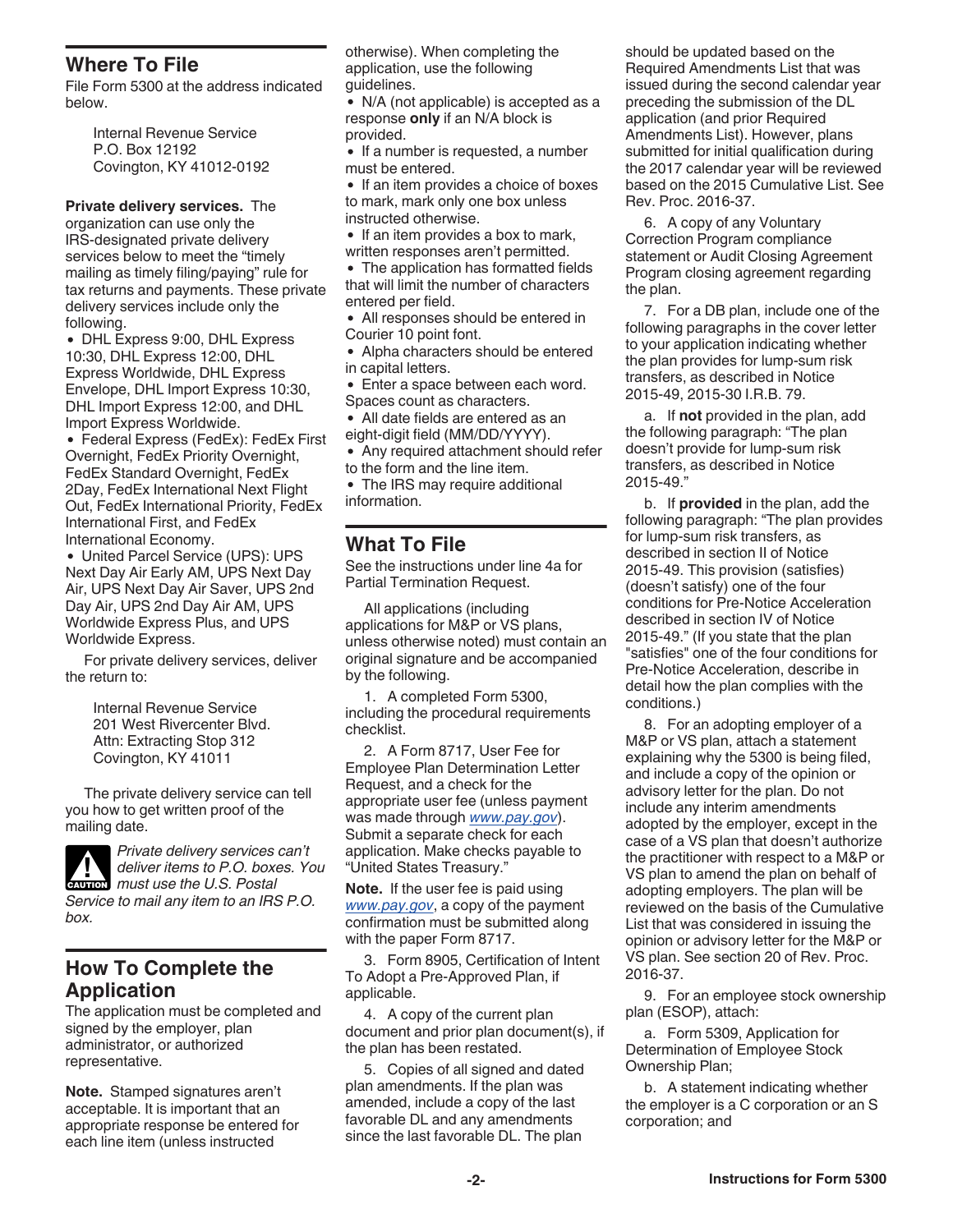c. An explanation if the employer's corporate status changed after the ESOP was originally adopted.

**Note.** Do not use staples (except to attach the check to the Form 8717), paper clips, binders, or sticky notes. Do not punch holes in the documents.

**Note.** See the Procedural Requirements Checklist to ensure that the application package is complete before submitting it. Incomplete applications may be closed if required items aren't included in the submission. If the application package is closed as incomplete, the application won't be returned and any user fee paid with the application won't be refunded. (See Rev. Proc. 2016-6.)

# **Specific Instructions**

**Line 1.** Enter the name, address, and telephone and fax numbers of the plan sponsor/employer.

A plan sponsor means:

1. In the case of a plan that covers the employees of one employer, the employer;

2. In the case of a plan sponsored by two or more entities required to be combined under section 414(b), (c), or (m), one of the members participating in the plan; or

3. In the case of a plan that covers the employees and/or partner(s) of a partnership, the partnership.

**Note.** The name of the plan sponsor/ employer should be the same name that is used when the Form 5500, Annual Return/Report of Employee Benefit Plan, series annual return/report is filed for the plan. Line 1a is limited to 70 characters.

**Line 1f.** Enter the nine-digit employer identification number (EIN) assigned to the plan sponsor/employer. This should be the same EIN that is used when the Form 5500 series annual return/report is filed for the plan.

The plan of a group of entities combined under section 414(b), (c), or (m), whose sponsor is more than one of the combined entities, should only enter the EIN of one of the sponsoring members.

This EIN must be used in all subsequent filings of DL requests for the plan, and annual returns/reports for the plan, unless there is a change of sponsor.



*Do not use a social security number or the EIN of the trust.*

The plan sponsor/employer must have an EIN. A plan sponsor/employer without an EIN can apply for one.

Online—Generally, a plan sponsor/ employer can receive an EIN by Internet and use it immediately to file a return. Go to the IRS website at *[www.irs.gov/](https://www.irs.gov/businesses/small) [businesses/small](https://www.irs.gov/businesses/small)* and click on Employer ID Numbers (EINs).

• By mail or fax—Send in a completed Form SS-4, Application for Employer Identification Number, to apply for an EIN.

**Lines 1g and 1h.** Enter the telephone and fax numbers of the plan sponsor.

**Line 1i.** Enter the two digits representing the month the plan sponsor/employer's tax year ends.

**Lines 1j through 1m.** If a foreign entity, follow the country's practice for entering the name of the city or town, province/country, and the postal code.

**Line 2.** If Form 2848 or Form 8821 is attached, check the box only. If not attached, enter a contact person. The contact person listed on line 2 will receive copies of all correspondence.

**Lines 2h through 2k.** If a foreign contact, follow the country's practice for entering the name of the city or town, province/country, and the postal code.

**Line 3a.** This field is limited to 70 characters, including spaces. Fill in the plan name as it should appear on the DL. If the plan name contains more than 70 characters, abbreviations should be used.

**Line 3b.** Enter the three-digit plan number, beginning with "001" and continuing in numerical order for each plan you adopt (001–499). The numbering will differentiate your plans. The number assigned to a plan must not be changed or used for any other plan. This should be the same number that is used on the Form 5500 series annual return/report for the plan.

**Line 3c.** Plan month means the month in which the plan year ends. Enter the two-digit month (MM).

**Line 3d.** Enter the plan's original effective date.

**Line 3e.** Enter the total number of participants. A participant is:

1. Any employee participating in the plan, including employees under a section 401(k) qualified cash or deferred arrangement who are eligible but don't make elective deferrals;

2. Retirees and other former employees who have a nonforfeitable right to benefits under the plan; and

3. The beneficiary of a deceased employee who is receiving or will in the future receive benefits under the plan. Include one beneficiary for each deceased employee regardless of the number of individuals receiving benefits.

**Example.** Payment of a deceased employee's benefit to three children is considered a payment to one beneficiary.

**Lines 3f and 3g.** See Notice 2011-86, 2011-45 I.R.B. 698 (or later guidance) for further details, including how to determine compensation.

**Line 4a.** Enter the number that corresponds to the request being made (enter one number only).

**Enter 1** if the plan is a new plan that's being submitted within its initial remedial amendment period described under Regulations section 1.401(b)-1(d) (1) or as extended in other guidance. See Rev. Proc. 2016-37.

**Enter 2** if this plan is an existing plan that has never received a favorable DL.

**Enter 3** if neither 1 nor 2 apply and the plan is specifically authorized to apply for a DL under applicable IRS guidance. Include an attachment that cites the applicable IRS guidance and explain how the plan meets the criteria for a DL submission.

**Partial termination request.** Enter 3 if requesting a determination with respect to a partial termination. Employers and plan administrators that request a determination on a potential partial termination may not request a DL on their entire plan unless the plan is otherwise eligible for a DL. Indicate in the cover letter if a partial termination may have occurred or might occur as a result of proposed actions. If the submission is only for a partial termination request, only complete lines 1–5 and submit the Form 8717 with the user fee. DO NOT submit the other items under *What To File*.

Provide detailed information regarding the partial termination, including data specified on the Partial Termination Worksheet in these instructions.

1. Using the format in the Partial Termination Worksheet, submit a schedule of information for the plan year in which the partial (or potential partial)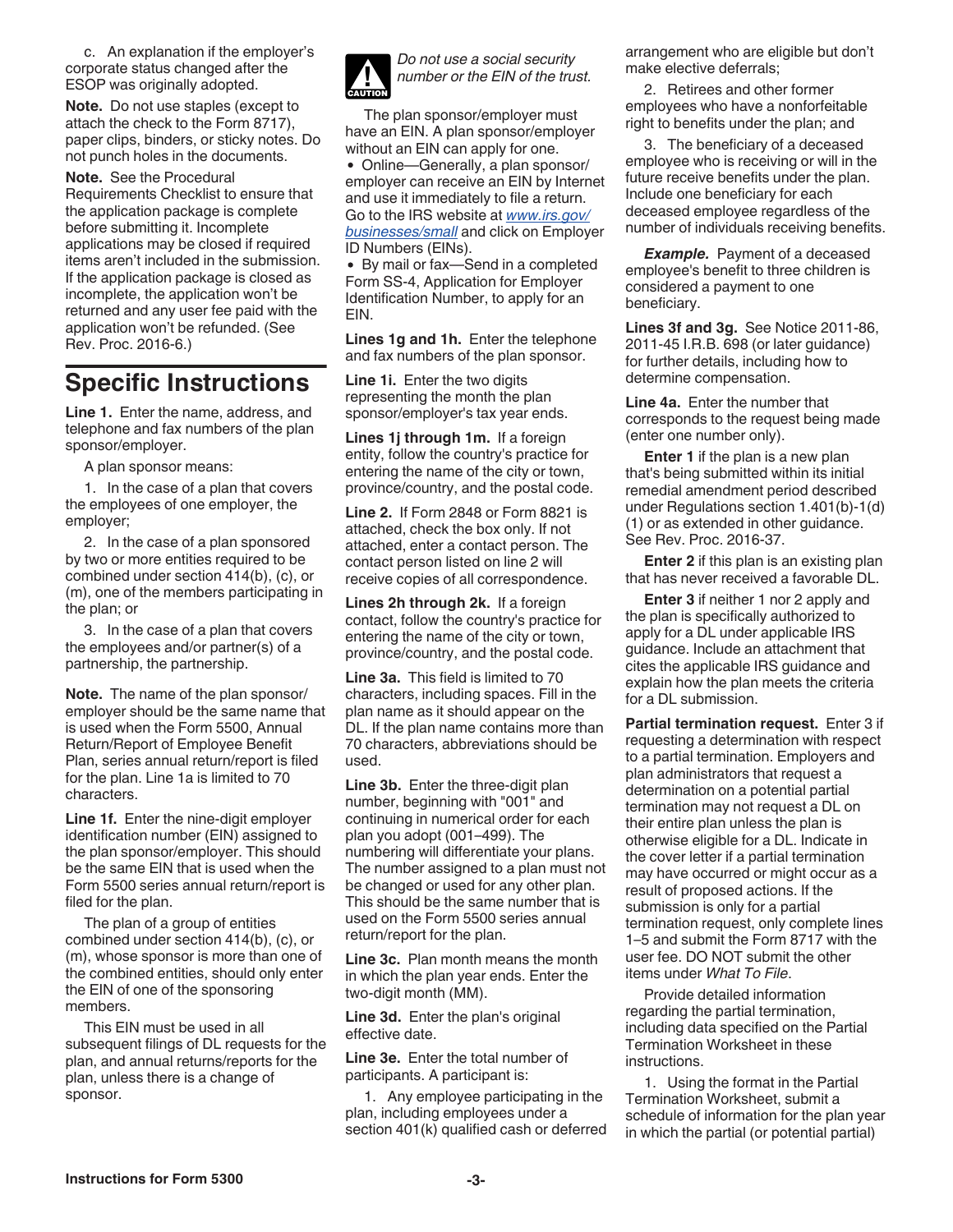termination began along with the following plan year, and for the 2 prior plan years, to the extent information is available.

2. If the plan has more than one benefit computation formula, provide a schedule of information in the same format as lines 1a through 1f of the worksheet for each benefit computation formula.

3. Include an explanation of how the plan meets the requirements of section 411(d)(3).

*Special ruling requests.* See Rev. Proc. 2016-37 and successors to Rev. Proc. 2016-6 for other types of issues for which a Form 5300 may be filed.

**Line 4b.** If line 4a is "1," enter the date the plan was originally adopted. If the initial plan is a proposed plan document, enter "09/09/9999."

**Line 5.** A "pension equity plan" (PEP) is a DB plan which, rather than or in addition to expressing the accrued benefit as a life annuity commencing at normal retirement age, defines benefits for each employee as an amount equal to an accumulated percentage of final pay. Benefits are generally described as a percentage of final average pay, with the percentage determined as the accumulation of percentage points or lump-sum credits received for each year of service. Generally, the accumulated percentage points or lump-sum credits are multiplied by final average or career average compensation to determine the lump-sum amount.

A "cash balance" plan is a DB plan which, rather than or in addition to expressing the accrued benefit as a life annuity commencing at normal retirement age, defines benefits for each employee in terms more common to a DC plan, that is, as a single-sum amount equal to the employee's hypothetical account balance. Benefits consist of accumulated hypothetical allocation credits in an account plus accumulated hypothetical interest credits for the account.

**Note.** If this is only a request for a partial termination, DO NOT complete the rest of the application.

**Line 6.** Check "Yes" if the plan is a governmental plan under section 414(d).

**Line 7.** Check "Yes" if the plan is a church plan under section 414(e) that hasn't made a section 410(d) election.

**Line 8.** Check "Yes" if the plan benefits any collectively bargained employees

|              | <b>Partial Termination Worksheet</b>                                                                                                                                                              | Year | Year | Year of partial termination | Year |  |
|--------------|---------------------------------------------------------------------------------------------------------------------------------------------------------------------------------------------------|------|------|-----------------------------|------|--|
| 1            | Participants employed:                                                                                                                                                                            |      |      |                             |      |  |
| a l          | Number at beginning of plan year                                                                                                                                                                  |      |      |                             |      |  |
| $\mathsf{b}$ | Number added during the plan year                                                                                                                                                                 |      |      |                             |      |  |
| $\mathbf{C}$ | Total, add lines a and b                                                                                                                                                                          |      |      |                             |      |  |
|              | d   Number dropped during the plan year                                                                                                                                                           |      |      |                             |      |  |
| e l          | Number at end of plan year, subtract <b>d</b><br>from c                                                                                                                                           |      |      |                             |      |  |
| f            | Total number of participants in this plan<br>separated from service without full<br>vestina                                                                                                       |      |      |                             |      |  |
| 2            | Present value (as of month / day)<br>during the year of                                                                                                                                           |      |      |                             |      |  |
| a l          | Plan assets                                                                                                                                                                                       |      |      |                             |      |  |
| $\mathsf{b}$ | <b>Accrued benefits</b>                                                                                                                                                                           |      |      |                             |      |  |
| $\mathbf{C}$ | Vested benefits                                                                                                                                                                                   |      |      |                             |      |  |
| 3            | Submit a description of the actions that may have resulted (or might result) in a partial<br>termination. Include an explanation of how the plan meets the requirements of section 411(d)<br>(3). |      |      |                             |      |  |

under Regulations section 1.410(b)-6(d) (2).

**Line 9.** Check "Yes" if the plan is an insurance contract plan under section 412(e)(3).

**Line 10.** Check "Yes" if the plan is a multiemployer collectively bargained plan under section 414(f).

**Line 11.** Check "Yes" if the plan is a multiple employer plan under section 413(c).

**Line 12.** Section 3001 of the Employee Retirement Income Security Act of 1974 requires that applicants subject to section 410 provide evidence that each employee who qualifies as an interested party has been notified of the filing of the application. If "Yes" is marked, it means that each employee has been notified as required by Regulations section 1.7476-1. If this is a one-person plan or if this plan isn't subject to section 410, a copy of the notice isn't required to be attached to this application. If "No" is marked or this line is blank, the application will be returned. Rules defining "interested parties" and the form of notification are in Regulations section 1.7476-1. See Part II of Rev. Proc. 2016-6.

**Line 13.** If "Yes," attach a statement identifying the plan sections that satisfy the safe harbor (including, if applicable, permitted disparity requirements) and specify which of the following regulations is intended to be satisfied. •  $1.401(a)(4)-2(b)(2)$  DC plan with uniform allocation formula.

•  $1.401(a)(4)-3(b)(3)$  unit credit DB plan.

 $\bullet$  1.401(a)(4)-3(b)(4)(i)(C)(1) unit credit DB fractional rule plan.

• 1.401(a)(4)-3(b)(4)(i)(C)(2) flat benefit DB plan.

•  $1.401(a)(4)-3(b)(5)$  insurance contract plan.

**Line 14.** Check "Yes" if the plan utilizes the permitted disparity rules of 401(l).

**Line 15.** If "Yes," attach a statement providing the plan name, EIN of the plan sponsor/employer, plan type of the other plan, and a copy of pertinent provisions from the other plan regarding the offset.

**Line 16.** If this is a request for an individually designed plan that consists of a DB plan and a qualified cash or deferred arrangement, submit two Forms 5300 and two applicable user fees and provide an attachment with the plan sponsor/employer EIN and plan number of the other plan.

**Line 17.** Attach a statement that provides the following.

- 1. Name of plans involved.
- 2. Type of plan.

3. Date of merger, consolidation, spinoff, or transfer of plan assets or liabilities.

4. Verification that each plan involved was qualified at the time of the merger, consolidation, spinoff, or transfer of plan assets or liabilities.

If the plan previously obtained a DL, only provide information on a